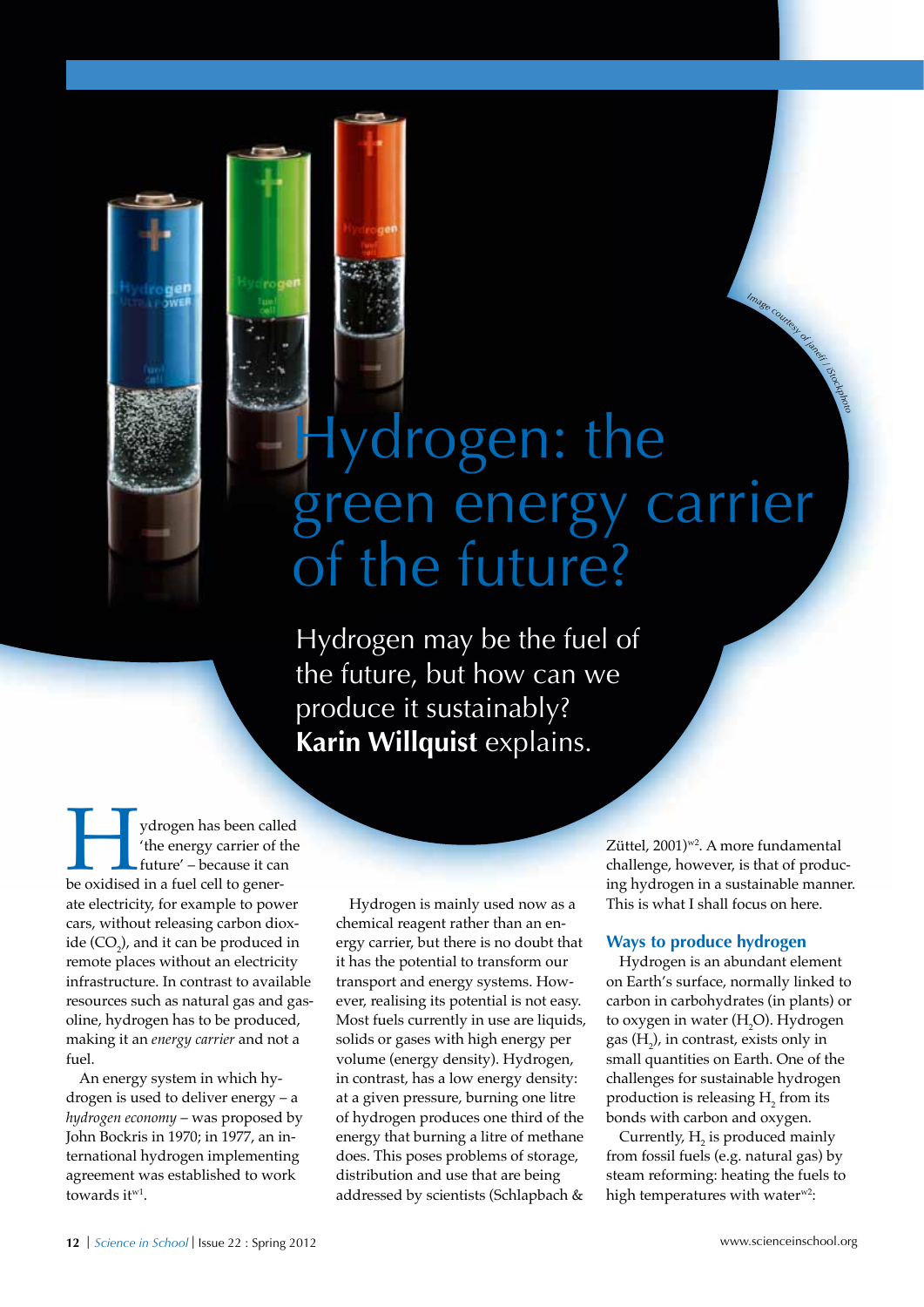## Cutting-edge science

#### **Biochemistry**

- **Environmental science**
- **Biology**
- *O* Organic chemistry
- **Hydrogen economy**
- **Energy**
- **Ages 14-19**

Following the publication of Jeremy Rifkin's book on the hydrogen economy (2002), this topic is frequently addressed in media as a real possibility for the near future. Another common issue surrounding hydrogen is its supposed role as a clean energy source. In this article, Karen Willquist offers a thorough overview of the issues involved in hydrogen production and of the ongoing research – including her own work – into sustainable ways to achieve this goal.

Given the author's clear approach, the article is particularly suitable for science teachers and upper-secondary-school students (ages 14-19) wishing to deepen their knowledge of this complex topic. Furthermore, both teachers and students will benefit from the many resources listed.

The article would be relevant for lessons on biochemistry (respiration, fermentation and photosynthesis), physics (fuel cells, thermodynamics: energy and efficiency), environmental science (energy resources, fossil fuels and renewable resources), biology (algae, bacteria, cyanobacteria and Archaea) and organic chemistry (hydrocarbons and steam reforming). It could also provide valuable background reading before a visit to a power plant or research laboratory working on fuel cells or hydrogen production, use or storage.

The article could be used to initiate a discussion on the difference between energy resources and energy carriers; the problems of hydrogen use and storage; and possible scenarios for the transition from our hydrocarbon economy to a hydrogen economy.

Suitable comprehension questions include:

- 1. Which of the following apply to respiration, to dark fermentation, or to both?
	- a) The presence of glucose
	- b) The presence of oxygen
	- c) The absence of oxygen
- 2. Which of the following *is not* a process involved in converting acetate into hydrogen?
	- a) Dark fermentation
	- b) The use of electricity in a microbial fuel cell
	- c) The hythane process

*Giulia Realdon, Italy*

 $CH_4 + H_2O \rightarrow CO + 3H_2$  (1)  $CO + H_2O \rightarrow CO_2 + H_2$  (2)

However, this method relies on fossil fuels and releases  $CO<sub>2</sub>$ , causing the same emission problems as burning fossil fuels. Steam reforming is only sustainable if renewable hydrocarbons such as biogas are used, because the CO<sub>2</sub> released has previously been absorbed in the production of the hydrocarbons.

 $\mathrm{H}_{\scriptscriptstyle{2}}$  can also be produced by electrolysisw2, whereby electricity is used to split  $\mathrm{H}_{2}\mathrm{O}$  into  $\mathrm{H}_{2}$  and oxygen:  $2H_2O \rightarrow 2H_2 + O_2$  (3)

This method can be sustainable if the electricity is from renewable resources such as wind, wave or solar power.  $\mathrm{H}_{\mathrm{2}}$  can thus be used to store energy on windy days when the

windmills produce more electricity than can be consumed.

Interestingly,  $H_2O$  splitting occurs naturally in the oceans, because microscopic algae and cyanobacteria use solar energy to split water in a process called biophotolysis (Equation 3). However, the rate of  $\mathrm{H}_{2}$  production is extremely slow.

**i** *Co*<sup>*x*</sup> *Ag*<sup>*x*</sup> *Haab*<sup>*d Kurebom*</sup> Efforts have been made to increase the production rate under controlled

**Figure 1:** *C. saccharolyticus*  bacteria under the electron microscope

conditions using modified microorganisms, but the processes are still too slow and expensive to be a realistic source of  $H_2$  any time soon (Hallenbeck & Ghosh, 2009).

Finally, *biohydrogen* can be produced from crops and from industrial,

**REVIEW**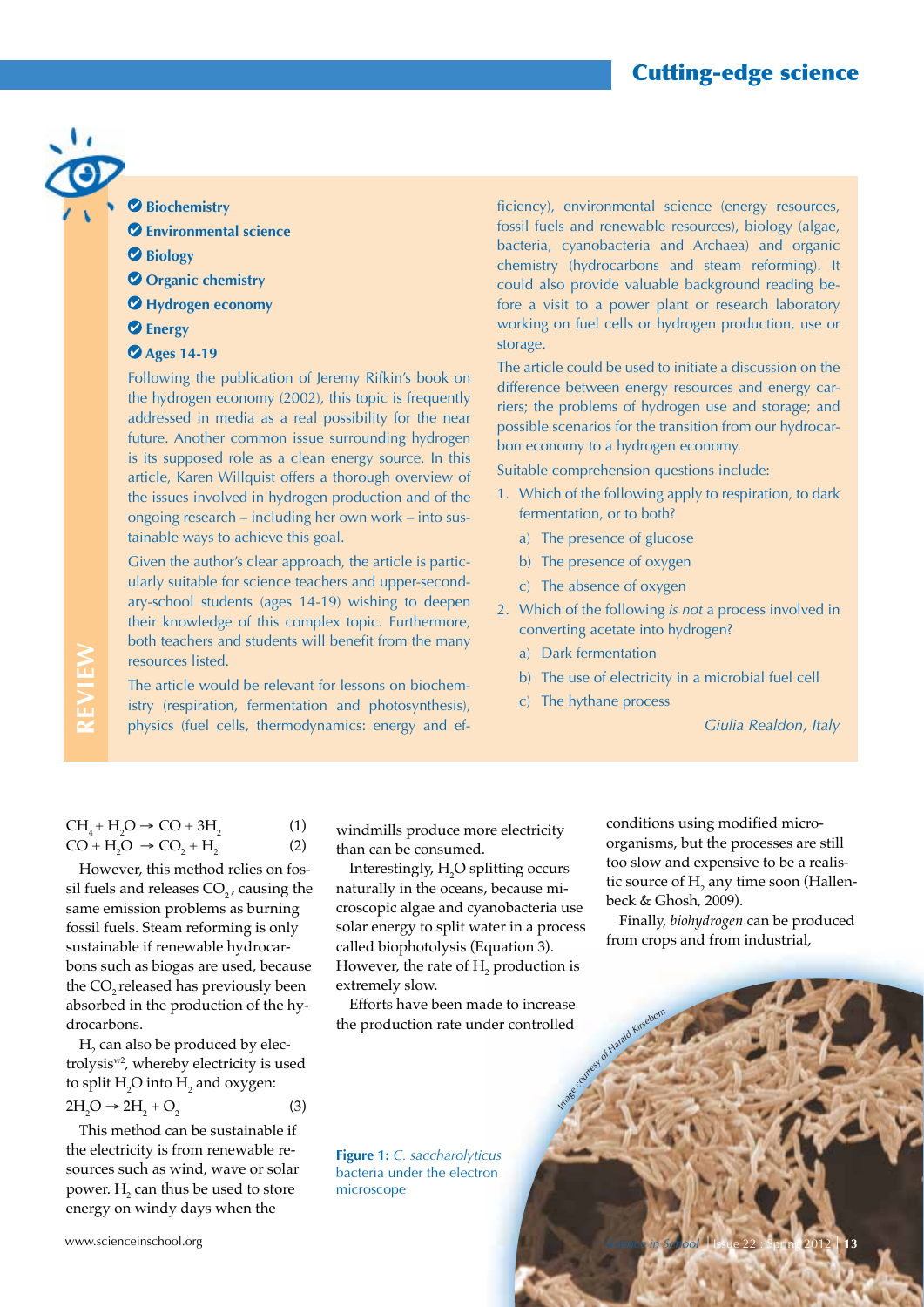forestry and agricultural waste, using bacteria. Like us, these bacteria oxidise plant material as a source of energy, but unlike us, they live in anaerobic environments (lacking oxygen). In aerobic respiration, we use  $O<sub>2</sub>$ to oxidise sugars, e.g.

 $C_6H_{12}O_6 + 6O_2 \rightarrow 6CO_2 + 6H_2$  $(4)$ 

In contrast, to oxidise the substrate as far as possible and thus optimise their energy gain, these anaerobic bacteria reduce protons, released during substrate oxidation, to  $H_2$  (Equation 6, below).

#### **Hot bugs**

During my PhD, I investigated the hydrogen-producing abilities of one of these bacteria, *Caldicellulosiruptor saccharolyticus* (Figure 1, page 13), which lives in hot springs: anaerobic environments at 70 °C, with low levels of available carbohydrates. This bacterium is of particular interest because it is twice as efficient as most bacteria used for  $\mathrm{H}_{2}$  production.

Unlike humans, *C. saccharolyticus* gains energy from a wide spectrum of plant building blocks: not only glucose, but also, for example, xylose (Willquist et al., 2010). This allows the bacteria to produce  $\mathrm{H}_{\mathrm{2}}$  from waste such as that produced during potato, sugar and carrot processing, as well as from industrial waste from pulp and paper production, or agricultural waste such as straw.

This is a promising start, but even *C. saccharolyticus* releases only 33% of the potential H<sub>2</sub> that could be released from the substrate. Equation 5 shows the potential complete oxidation of glucose, releasing 12 $\rm H_2$  per molecule of glucose. Equation 6 shows the dark fermentation performed by *C. saccharolyticus*, which releases only 4H<sub>2</sub> (33%) per molecule of glucose. The rest of the energy is released as acetate (CH<sub>3</sub>COOH).

Total conversion of glucose to  $H_2$ :

 $C_6H_{12}O_6 + 6H_2O \rightarrow 12H_2 + 6CO_2$  (5)

1. Using sunlight to convert acetate to  $\mathrm{H}_{\scriptscriptstyle{2}}$  with photofermentative bacteria (Equation 7)<sup>w3</sup>. However, like

Dark fermentation:

 $C_6H_{12}O_6 + 2H_2O \rightarrow 4H_2 + 2CO_2 +$  $2CH<sub>3</sub>COOH$  (6) To release the rest of the  $H_2$  from the acetate requires external energy. Alternatively, methane  $\text{CH}_4$ ) – which can be steam reformed to release H<sub>2</sub>

algal  $H_2$  production, this process is currently too slow and expensive to be commercially viable in the near future (Hallenbeck & Ghosh, 2009).

 $2CH_3COOH + 4H_2O \rightarrow 8H_2 + 4CO_2$  (7)

2. Using electricity to push the reaction of acetate to  $H_2$  in a microbial fuel cell with a mixture of bacterial species (Equation  $7)^{w4}$ . This is an elegant concept, but its application is currently limited by low production rates (Hallenbeck & Gush,



**Figure 2:** Biohydrogen production from waste. Waste is degraded and oxidised to H<sub>2</sub> and acetate by *C. saccharolyticus*. Acetate is converted to methane (CH<sub>4</sub>) by anaerobic digestion (3), or to  $H_2$  either by a microbial fuel cell (2) or by photofermentation (1). The CO<sub>2</sub> produced is taken up by the substrate, which results in a CO<sub>2</sub>-neutral process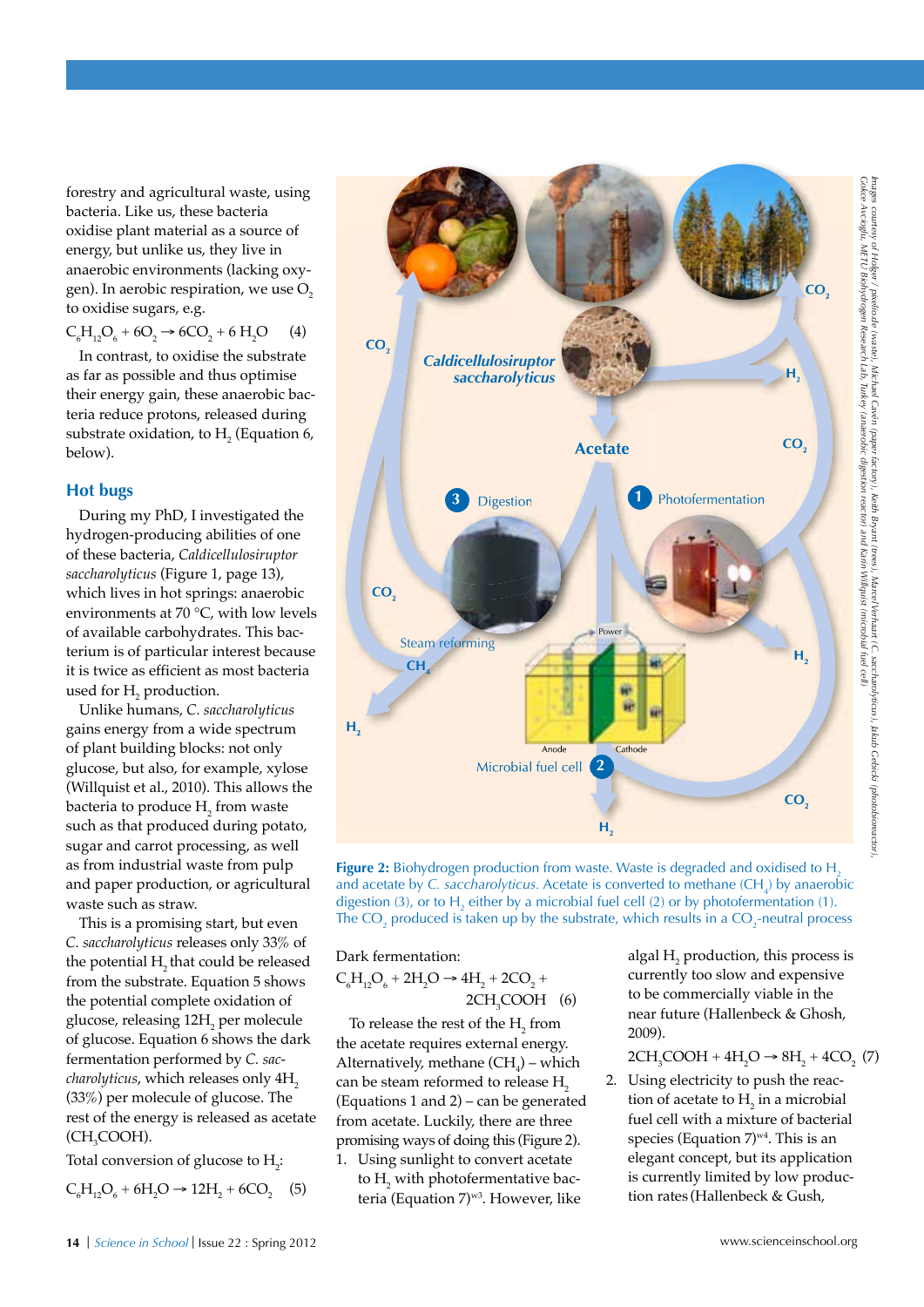## Cutting-edge science

*Comos*

2009). (To learn how to build your own microbial fuel cell, see Madden, 2010.)

3. Using methane producers (Archaea) to digest the acetate, generating methane (Equation 8). The combination of dark fermentation (Equation 6) and methane production is known as the hythane process (*hy*drogen me*thane*), and can convert approximately 90% of the original substrate to  $\mathrm{H}_{2}$  and methane.

 $CH_3COOH \rightarrow CH_4 + CO_2$ (8)

The methane can then be steam reformed, releasing  $\mathrm{H}_{2}$ .

To put the hythane process into perspective: if four people in a house eat 10 kg potato products each in one month, their waste could fuel 0.5% of their monthly domestic energy requirement (3500 kWh), provided that the  $\mathrm{H}_{\mathrm{2}}$  produced is used directly (to avoid energy losses) and that the house is equipped with a heat and power fuel cellw5. More hydrogen could of course be generated from other waste  $-0.5\%$  is just from potatoes.

This is a rough estimate of the *potential* of the hythane process, based on a) 30% energy loss in the production of  $H<sub>2</sub>$  and  $CH<sub>4</sub>$  (hythane) and b) 30% in then steam reforming  $\text{CH}_4$  to  $\text{H}_2$ . The steam-reforming step (b) is used in the production of hydrogen from natural gas, and is a well developed commercial technique. The production of hythane (a), however, is not yet that efficient, although research is ongoing to improve the efficiency to reach 70% (as in the example) and thus make the production of biohydrogen competitive with the steam reforming of fossil fuels for producing hydrogen.

Although there has been some recent progress<sup>w6</sup> (see box, right), it is too early to give a reliable time estimate for when sustainable  $\rm{H}_{2}$  production could play a significant part in supplying us with energy. However, as poet Mark Strand once said, "The future is always beginning now."

Image courtesy of Bull-Doser, image of Felix O; image source: Flick, ent Garde The Hyundai ix35 FCEV, powered by a hydrogen fuel cell



**EIROforum** 

## **@ EIROforum**

## Research into hydrogen storage and production

One of London's buses powered by hydrogen fuel cells





Storing hydrogen safely and efficiently is one of the main technological challenges to adopting hydrogen as an energy carrier. The Institut Laue-Langevin  $(ILL)^{w7}$  has firmly established itself in frontier research into the hydrogen

economy, using neutron diffraction to monitor hydrogenation and dehydrogenation reactions in potential hydrogen storage materials. To find out more, visit the ILL website<sup>w7</sup>.

The powerful X-ray beams of the European Synchrotron Radiation Facility (ESRF)w8 have recently probed the complex mechanisms by which hydrogen is produced by enzymes called hydrogenases. Most of these enzymes work under anaerobic conditions and are, in fact, inhibited by the presence of oxygen. Hydrogenases that remain active under aerobic conditions, therefore, are of great interest for technologies such as enzymatic fuel cells and the light-driven production of hydrogen. A German team of scientists has recently solved the crystalline structure of one of these enzymes (Fritsch et al., 2011) – perhaps a step towards a hydrogen economy?

Both ILL and ESRF are members of EIROforumw9, the publisher of *Science in School*.